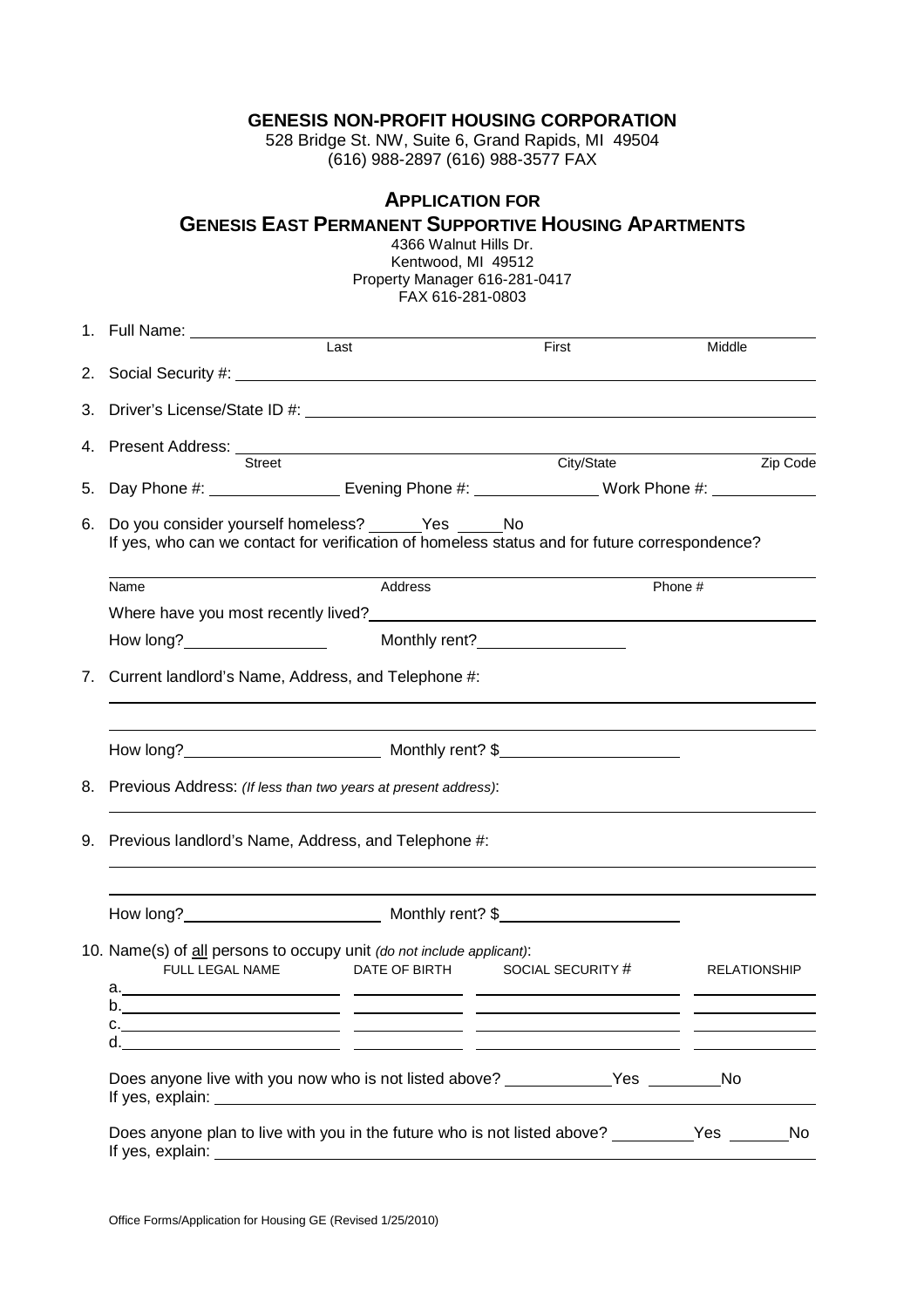| 11. | What size unit and accommodation do you require?                                                                                                                                                                                                                                                              |        |                                                                                      |  |                                                                                                                                                                                                                                                                                                                                                                                                                                                          |  |              |
|-----|---------------------------------------------------------------------------------------------------------------------------------------------------------------------------------------------------------------------------------------------------------------------------------------------------------------|--------|--------------------------------------------------------------------------------------|--|----------------------------------------------------------------------------------------------------------------------------------------------------------------------------------------------------------------------------------------------------------------------------------------------------------------------------------------------------------------------------------------------------------------------------------------------------------|--|--------------|
|     | a. One Bedroom __________________<br>b. Two bedroom <b>contains the set of the set of the set of the set of the set of the set of the set of the set of the set of the set of the set of the set of the set of the set of the set of the set of the set of the set of</b><br>c. Three bedroom _______________ |        |                                                                                      |  | d. Do you have a car? ______ Yes _____ No<br>e. Do you have a pet? $Y = Y$ es $\frac{1}{\sqrt{1 - \frac{1}{\sqrt{1 + \frac{1}{\sqrt{1 + \frac{1}{\sqrt{1 + \frac{1}{\sqrt{1 + \frac{1}{\sqrt{1 + \frac{1}{\sqrt{1 + \frac{1}{\sqrt{1 + \frac{1}{\sqrt{1 + \frac{1}{\sqrt{1 + \frac{1}{\sqrt{1 + \frac{1}{\sqrt{1 + \frac{1}{\sqrt{1 + \frac{1}{\sqrt{1 + \frac{1}{\sqrt{1 + \frac{1}{\sqrt{1 + \frac{1}{\sqrt{1 + \frac{1}{\sqrt{1 + \frac{1}{\sqrt{1 +$ |  |              |
| 12. | Household Income:<br><b>NAME</b><br>the contract of the contract of the contract of the contract of the contract of                                                                                                                                                                                           | *WAGES | SOC. SECURITY/PENSIONS<br><u> 1999 - Johann Stoff, amerikansk politiker (* 1908)</u> |  | SSI/SDA                                                                                                                                                                                                                                                                                                                                                                                                                                                  |  | <b>OTHER</b> |
|     |                                                                                                                                                                                                                                                                                                               |        |                                                                                      |  |                                                                                                                                                                                                                                                                                                                                                                                                                                                          |  |              |
| 13. | Do you currently have a Caseworker who coordinates access to community resources? __Yes __No<br>If yes, Caseworker's Name & Telephone #:                                                                                                                                                                      |        |                                                                                      |  |                                                                                                                                                                                                                                                                                                                                                                                                                                                          |  |              |
| 14. | Do you have a Guardian or Payee? ____Yes ____No<br>If yes, Guardian or Payee Name & Telephone #:                                                                                                                                                                                                              |        |                                                                                      |  |                                                                                                                                                                                                                                                                                                                                                                                                                                                          |  |              |
| 15. | Do you or a family member require barrier-free accommodations including access to roll-in shower<br>facilities? ____Yes ____No                                                                                                                                                                                |        |                                                                                      |  |                                                                                                                                                                                                                                                                                                                                                                                                                                                          |  |              |
| 16. | Does anyone outside of your household pay for any of your bills or give you money? ___Yes ___No                                                                                                                                                                                                               |        |                                                                                      |  |                                                                                                                                                                                                                                                                                                                                                                                                                                                          |  |              |
| 17. | Household Assets: Bank _______________________Checking \$____________Savings \$__________                                                                                                                                                                                                                     |        |                                                                                      |  |                                                                                                                                                                                                                                                                                                                                                                                                                                                          |  |              |
| 18. |                                                                                                                                                                                                                                                                                                               |        |                                                                                      |  |                                                                                                                                                                                                                                                                                                                                                                                                                                                          |  |              |
|     |                                                                                                                                                                                                                                                                                                               |        |                                                                                      |  |                                                                                                                                                                                                                                                                                                                                                                                                                                                          |  |              |
| 19. | Has a Landlord every filed a lawsuit against you? ____Yes ____No Why and when? ________                                                                                                                                                                                                                       |        |                                                                                      |  |                                                                                                                                                                                                                                                                                                                                                                                                                                                          |  |              |
| 20. | Has a Landlord ever sent you a notice to quit? _____Yes _____ No Why and when? ________                                                                                                                                                                                                                       |        |                                                                                      |  |                                                                                                                                                                                                                                                                                                                                                                                                                                                          |  |              |
| 21. | Have you or any other person named on the application as intending to reside in the unit, ever been<br>convicted for using, dealing or manufacturing illegal drugs? ____Yes ____No                                                                                                                            |        |                                                                                      |  |                                                                                                                                                                                                                                                                                                                                                                                                                                                          |  |              |
| 22. | Criminal History Information: Cambridge Communication of the Communication of the Communication of the Communication                                                                                                                                                                                          |        |                                                                                      |  |                                                                                                                                                                                                                                                                                                                                                                                                                                                          |  |              |

(For final admission we will require a local criminal history report)

#### 23. How did you hear about us?

I/WE CERTIFY THAT I/WE ARE NOT RENTING A ROOM OR APARTMENT UNDER ANY OTHER NAME AND HAVE NOT USED ANY OTHER SOCIAL SECURITY NUMBER OTHER THAN THAT WHICH HAS BEEN LISTED ABOVE. I/WE CERTIFY THAT THE UNIT WILL BE MY/OUR ONLY RESIDENCE IF ACCEPTED. I/WE UNDERSTAND THAT THE ABOVE INFORMATION IS BEING COLLECTED TO DETERMINE MY/OUR ELIGIBILITY. I/WE AUTHORIZE THE OWNER/MANAGEMENT TO VERIFY ALL INFORMATION PROVIDED ON THIS APPLICATION AND TO CONTACT PREVIOUS OR CURRENT LANDLORDS OR OTHER SOURCES FOR CREDIT AND VERIFICATION INFORMATION WHICH MAY BE RELEASED TO APPROPRIATE FEDERAL, STATE, OR LOCAL AGENCIES. I/WE CERTIFY THAT THE STATEMENTS MADE IN THIS APPLICATION ARE TRUE AND COMPLETE TO THE BEST OF MY/OUR KNOWLEDGE AND BELIEF. I/WE UNDERSTAND THAT ANY OMISSION, MISREPRESENTATION OR FALSE INFORMATION WILL BE CAUSE FOR REJECTION AND ARE ALSO PUNISHABLE UNDER FEDERAL LAW. WE UNDERSTAND WE MUST UPDATE THIS INFORMATION EVERY 90 DAYS IF NOT ACCEPTED DURING THE FIRST CONSIDERATION.

Applicant Signature Date

Co-Applicant Signature Date

Office Forms/Application for Housing GE (Revised 1/25/2010)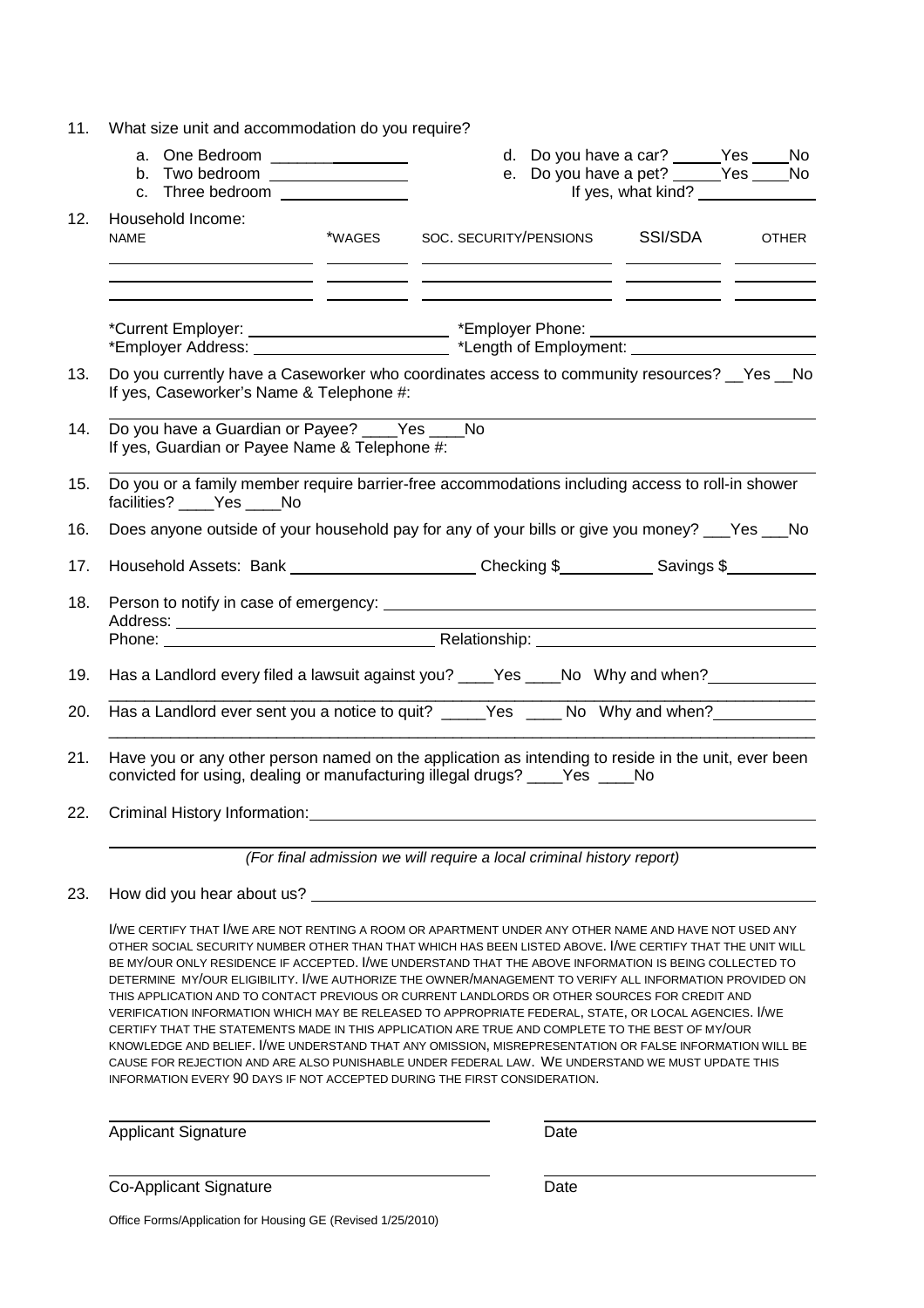### **GENESIS' HOUSING FOR PERSONS WITH DISABILITIES REQUEST FOR "REASONABLE ACCOMMODATIONS"**

The Genesis Apartments have been specifically developed to provide affordable housing to persons with the following types of disabilities or "special needs" (documentation required for all "special needs).

- A physical or mental impairment, or
- In recovery from a previous substance dependency, or
- Previous periods of homelessness, or
- Having been a victim of domestic

violence, or

- Another condition which includes:
	- o Developmental disability
	- o Long term health disorder

This special condition must:

- Be of continuing or long term duration:
- Substantially impede the person's ability to live independently without supports; and
- Be improved by access to more suitable housing conditions

Genesis housing developments will not discriminate based on race, color, creed, religion, sex, national origin, age, handicap, marital status, familial status, height, weight, or source of lawful income and will comply with all federal, state, and local fair housing and civil rights laws. We also have a legal obligation to provide "reasonable accommodation" to applicants if they or any family member have a disability or handicap requiring reasonable accommodations. We do require verification that a resident has at least one disability or "special need".

Examples of "reasonable accommodations" include:

- Making alterations to a unit so it could be used by a family member with a wheelchair;
- Installing strobe-type flashing light smoke detectors in an apartment for a family with a hearing impaired member;
- Permitting a family to have a service dog to assist an impaired family member in a family development where dogs are not usually permitted;
- Making large type documents or a reader available to a vision impaired applicant during the application process;
- Make a sign language interpreter available to a hearing impaired applicant during the interview;
- Permitting an outside agency to assist an applicant with a disability to meet the Property's applicant screening criteria.
- Making special exceptions in some operating rules.

If you or a member of your family with a disability think you might need or want a reasonable accommodation, you may request it at any time in the application process or after admission. This is up to you. If you would prefer not to discuss your situation with management, that is your right**. If you want to make a request for a "reasonable accommodation" please complete the reverse questionnaire**.

An applicant family that has a member with a disability must still be able to meet essential obligations of tenancy – they must be able to pay rent, to care for their apartment, to report required information to the Manager, avoid disturbing their neighbors, etc., but there is no requirement that they be able to do these things without assistance.

| Explained by |                                 | Date |  |
|--------------|---------------------------------|------|--|
|              | (Property Manager signs here)   |      |  |
| Received by  |                                 | Date |  |
|              | (Applicant/Resident signs here) |      |  |
|              | ------                          |      |  |

## **COMPLETE SURVEY ON REVERSE SIDE**

Office Forms/Application for Housing GE (Revised 1/25/2010)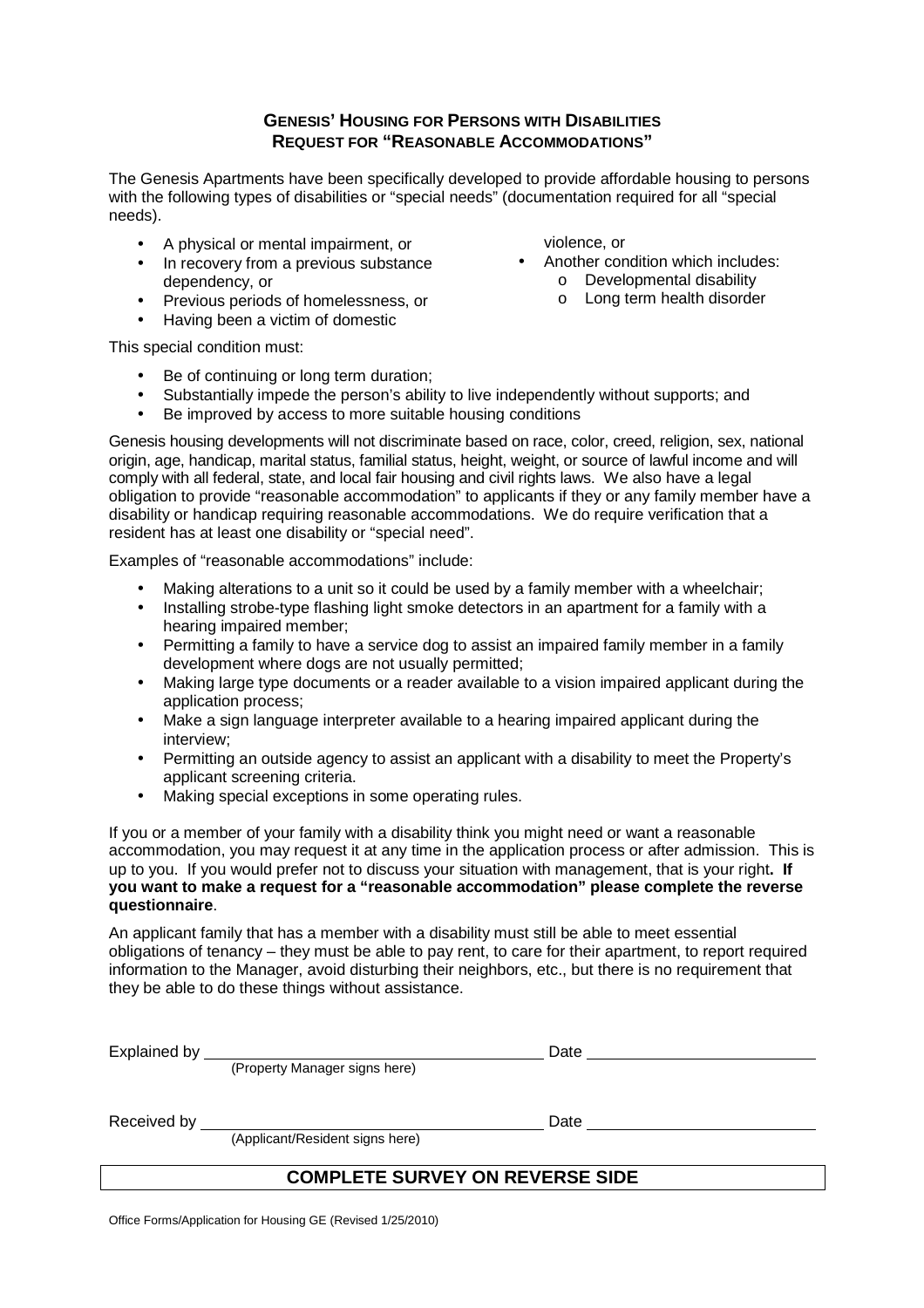### **SPECIAL NEEDS "REASONABLE ACCOMMODATIONS" QUESTIONNAIRE**

This questionnaire is to be completed for every applicant to Genesis housing who requests special features in their housing unit over that already provided. The need for special adaptations must be verified in order to assure that units with special features go to families that actually need the features.

|                        | Applicant name: _________                                                 | File #:                                         |  |
|------------------------|---------------------------------------------------------------------------|-------------------------------------------------|--|
| Date: <u>_________</u> |                                                                           | <sup>1</sup> I choose not to complete this form |  |
|                        |                                                                           |                                                 |  |
| 1.                     | Do you, or does any member of your family have a condition that requires: |                                                 |  |
|                        | A separate bedroom                                                        | Unit for vision-impaired                        |  |
|                        | A barrier-free apartment                                                  | Unit for hearing-impaired                       |  |
|                        | One-level unit                                                            | BR/bath on first floor                          |  |
|                        | Physical modifications to a typical apartment                             | Roll-in shower                                  |  |

- 2. If you checked any of the above listed categories of units, please explain exactly what you need to accommodate your situation:
- 3. Can you and all your family members go up and down stairs unassisted? No ٱ Yes ٱ

If no, please indicate how we should accommodate your family:

- 4. Will you or any of your family members require a live-in aide to assist you?
	- No ٱ Yes ٱ

If yes, please explain:

- 5. What is the name of the family member who needs the features identified above?
- 6. Who should be contacted to verify your need for the features you have identified above? Name: <u>2008 - 2008 - 2008 - 2008 - 2009 - 2009 - 2009 - 2009 - 2009 - 2009 - 2009 - 2009 - 2009 - 2009 - 2009 - 2009 - 2009 - 2009 - 2009 - 2009 - 2009 - 2009 - 2009 - 2009 - 2009 - 2009 - 2009 - 2009 - 2009 - 2009 - 2009 </u> Address:

Phone: The contract of the contract of the contract of the contract of the contract of the contract of the contract of the contract of the contract of the contract of the contract of the contract of the contract of the con